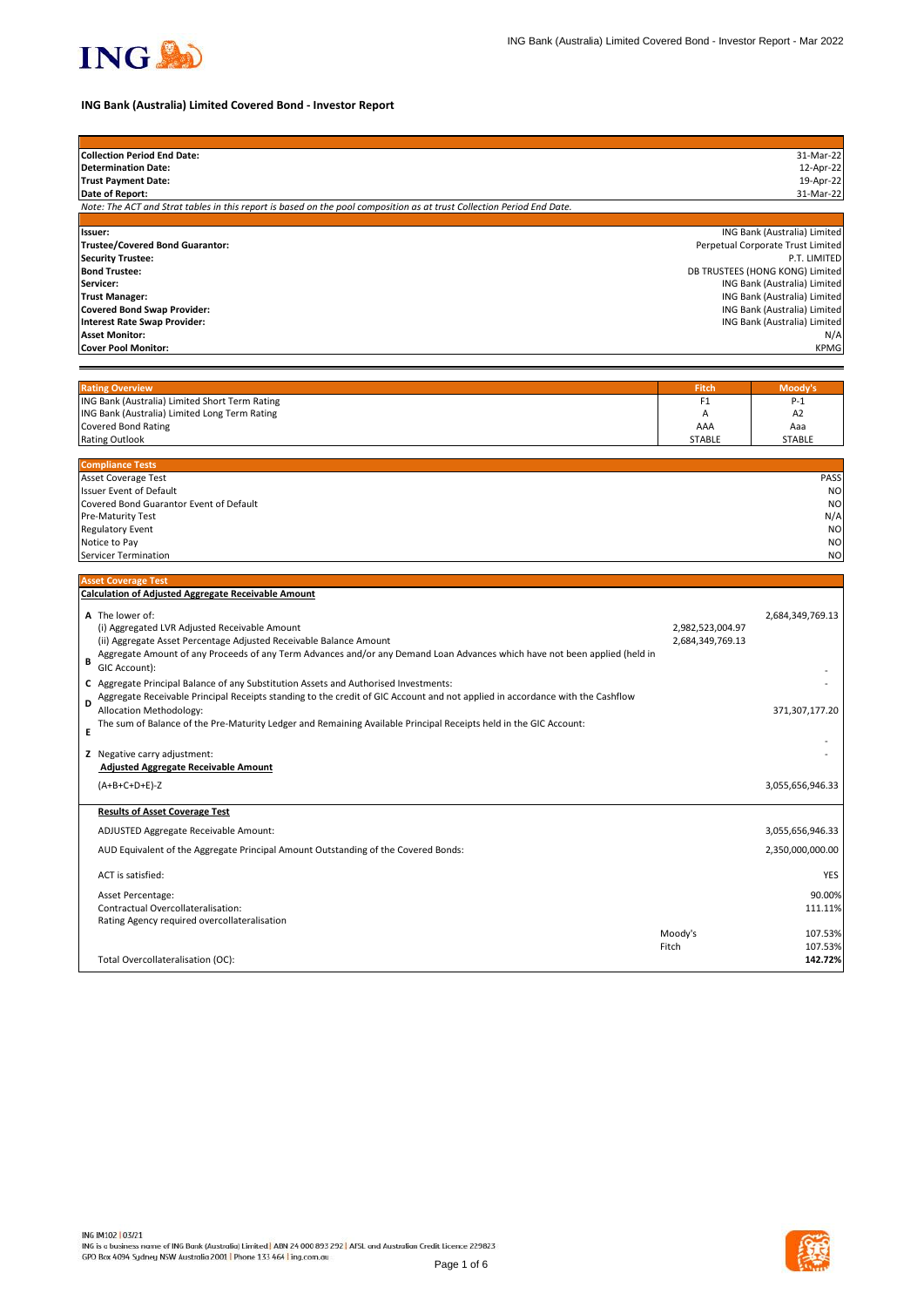

# **Bonds Issuance**

| <b>Bonds</b>                         | Series <sub>2</sub> | Series 3       | Series 4       | <b>Series 5</b><br>(Tranche 1) | <b>Series 5</b><br>(Tranche 2) | Series <sub>6</sub> |
|--------------------------------------|---------------------|----------------|----------------|--------------------------------|--------------------------------|---------------------|
| <b>Issue Date</b>                    | 30-Aug-18           | 20-Aug-19      | 20-Aug-19      | 19-Aug-21                      | 3-Dec-21                       | 19-Aug-21           |
| <b>Principal Balance</b>             | 600,000,000.00      | 250,000,000.00 | 500,000,000.00 | 625,000,000.00                 | 250,000,000.00                 | 125,000,000.00      |
| <b>AUD Equivalent</b>                | 600,000,000.00      | 250,000,000.00 | 500,000,000.00 | 625,000,000.00                 | 250,000,000.00                 | 125,000,000.00      |
| <b>Currency</b>                      | <b>AUD</b>          | <b>AUD</b>     | <b>AUD</b>     | <b>AUD</b>                     | <b>AUD</b>                     | <b>AUD</b>          |
| <b>Exchange Rate</b>                 | N/A                 | N/A            | N/A            | N/A                            | N/A                            | N/A                 |
| <b>Coupon Frequency</b>              | Semi-Annual         | Quarterly      | Semi-Annual    | Quarterly                      | Quarterly                      | Semi-Annual         |
| <b>Coupon Rate</b>                   | 3.00%               | 3M BBSW+ 0.67% | 1.45%          | 3M BBSW+ 0.40%                 | 3M BBSW+ 0.40%                 | 1.10%               |
| <b>Listing</b>                       | N/A                 | N/A            | N/A            | N/A                            | N/A                            | N/A                 |
| <b>ISIN</b>                          | AU3CB0255776        | AU3FN0049524   | AU3CB0265718   | AU3FN0062527                   | AU3FN0062527                   | AU3CB0282358        |
| Note type                            | <b>FIXED</b>        | VARIABLE       | <b>FIXED</b>   | VARIABLE                       | VARIABLE                       | <b>FIXED</b>        |
| <b>Maturity Date</b>                 | 7-Sep-23            | 20-Aug-24      | 20-Aug-24      | 19-Aug-26                      | 19-Aug-26                      | 19-Aug-26           |
| <b>Extended Due for Payment Date</b> | 7-Sep-24            | 20-Aug-25      | 20-Aug-25      | 19-Aug-27                      | 19-Aug-27                      | 19-Aug-27           |

*Note :*

- Series 1 matured on 07-Sep-21

# **Funding Summary**

|                           | <b>Nominal Value</b> |
|---------------------------|----------------------|
| Intercompany Note:        | 2,350,000,000.00     |
| Senior Demand Note:       | 1.003.918.026.43     |
| Subordinated Demand Note: |                      |
| <b>Total Funding:</b>     | 3.353.918.026.43     |

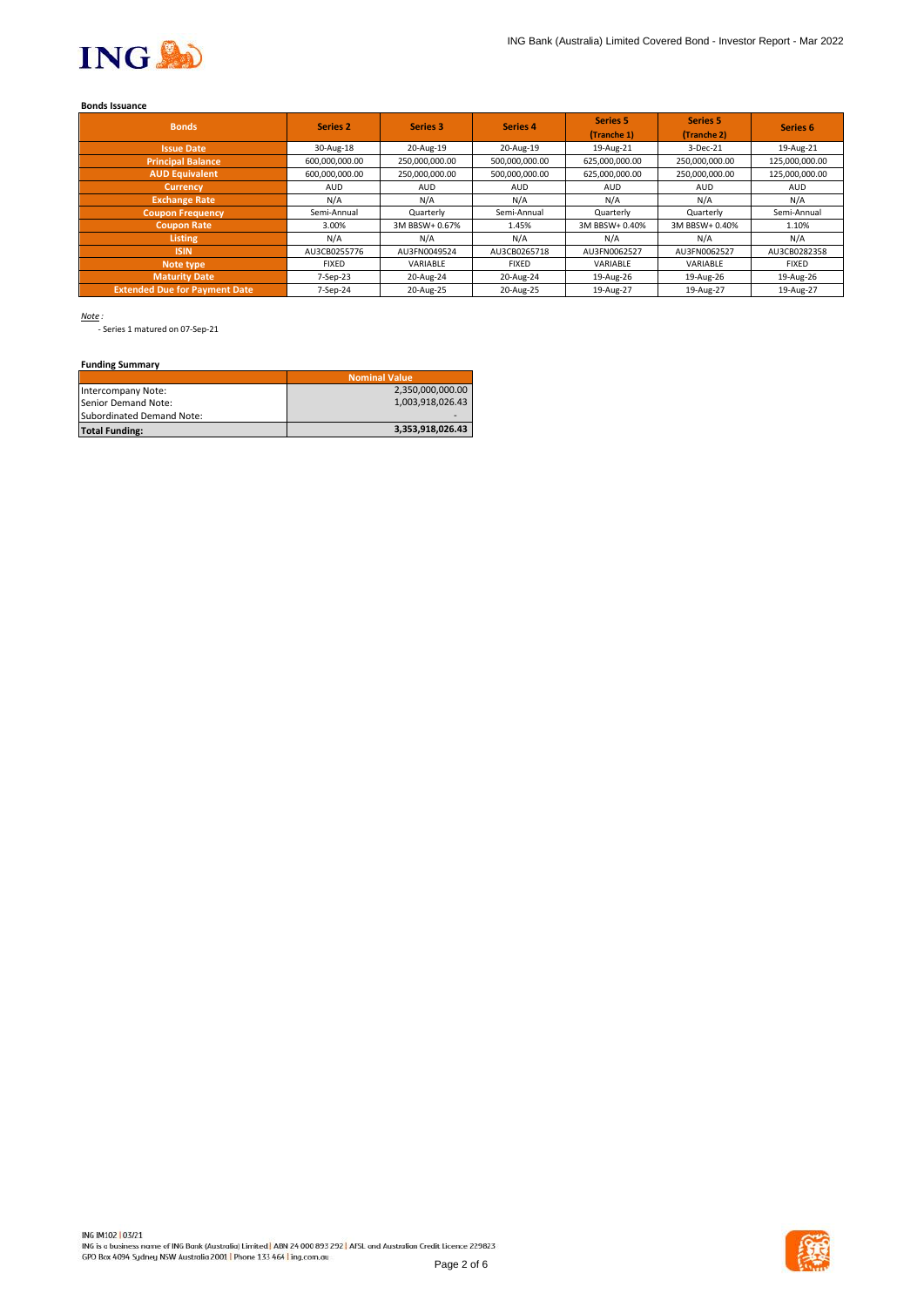

#### **Pool Summary Details**

| Table 1: Summary of Characteristics of the Pool |                  |
|-------------------------------------------------|------------------|
| Total Current Loan Balance (\$)                 | 2,982,610,849.26 |
| Number of Loans                                 | 10,712           |
| Average Loan Size (\$)                          | 278,436.41       |
| Maximum Current Loan Balance (\$)               | 1,556,975.53     |
| Total Security Value (\$)                       | 7,226,463,506.80 |
| Average Security Value (\$)                     | 674,613.84       |
| Weighted Average Current LVR                    | 53.09%           |
| <b>Maximum Current LVR</b>                      | 91.57%           |
| Weighted Average Indexed LVR                    | 42.14%           |
| Weighted Average Original Term (months)         | 344.65           |
| Weighted Average Seasoning (months)             | 56.31            |
| Weighted Average Remaining Term (months)        | 288.33           |
| Maximum Remaining Term (months)                 | 352.00           |
| <b>Investment Loans</b>                         | 10.97%           |
| Owner Occupied Loans                            | 89.03%           |
| <b>Fixed Rate Loans</b>                         | 5.06%            |
| <b>Interest Only Loans</b>                      | 3.11%            |
| Weighted Average Borrower Interest Rate         | 2.91%            |
| <b>Full Documentation Loans</b>                 | 100.00%          |
| Loans >30 days in arrears                       | 0.05%            |
|                                                 |                  |
| Prepayment history (CPR)                        | 21.63%           |
| Prepayment history (SMM)                        | 2.01%            |

#### **Table 2 : Outstanding Balance LVR Distribution**

| <b>Current LVR</b>    | <b>Current Balance</b>   | <b>Current Balance %</b> | <b>Number</b> | Number % |
|-----------------------|--------------------------|--------------------------|---------------|----------|
| $<=40%$               | 729,659,045.46           | 24.46%                   | 4,372         | 40.81%   |
| $>40\%$ & <=45%       | 221,134,367.58           | 7.41%                    | 782           | 7.30%    |
| $>45\%$ & <=50%       | 252,911,607.46           | 8.48%                    | 810           | 7.56%    |
| >50% & <=55%          | 275,417,155.12           | 9.23%                    | 835           | 7.79%    |
| >55% & <=60%          | 311,074,088.27           | 10.43%                   | 885           | 8.26%    |
| $>60\%$ & <=65%       | 288,974,847.67           | 9.69%                    | 793           | 7.40%    |
| $>65\%$ & <=70%       | 287,832,057.00           | 9.65%                    | 741           | 6.92%    |
| $>70\%$ & $\leq 75\%$ | 318,815,624.62           | 10.69%                   | 778           | 7.26%    |
| $>75\%$ & $\leq 80\%$ | 185,040,631.66           | 6.20%                    | 449           | 4.19%    |
| $>80\%$ & <=85%       | 70,689,078.55            | 2.37%                    | 169           | 1.58%    |
| $>85\%$ & <=90%       | 32,611,373.95            | 1.09%                    | 80            | 0.75%    |
| >90% & <=95%          | 8.450.971.92             | 0.28%                    | 18            | 0.17%    |
| >95% & <=100%         | $\overline{\phantom{a}}$ | 0.00%                    |               | 0.00%    |
| >100%                 | $\overline{\phantom{a}}$ | 0.00%                    |               | 0.00%    |
| <b>Total</b>          | 2,982,610,849.26         | 100.00%                  | 10,712        | 100.00%  |

#### **Table 3 : Outstanding Indexed Balance LVR Distribution**

| <b>Indexed Current LVR</b> | <b>Current Balance</b> | <b>Current Balance %</b> | <b>Number</b> | Number % |
|----------------------------|------------------------|--------------------------|---------------|----------|
| $<=40%$                    | 1,277,548,071.17       | 42.83%                   | 6,253         | 58.37%   |
| $>40\%$ & <=45%            | 332,323,323.23         | 11.14%                   | 964           | 9.00%    |
| $>45\%$ & <=50%            | 339,345,088.95         | 11.38%                   | 934           | 8.72%    |
| >50% & <=55%               | 316,124,446.46         | 10.60%                   | 825           | 7.70%    |
| >55% & <=60%               | 365,172,433.24         | 12.24%                   | 890           | 8.31%    |
| $>60\%$ & <=65%            | 218,037,364.66         | 7.31%                    | 523           | 4.88%    |
| $>65\%$ & <=70%            | 90,576,304.32          | 3.04%                    | 216           | 2.02%    |
| >70% & <=75%               | 30,293,550.81          | 1.02%                    | 75            | 0.70%    |
| $>75\%$ & $\leq 80\%$      | 8,860,508.80           | 0.30%                    | 22            | 0.21%    |
| $>80\%$ & <=85%            | 4,162,005.21           | 0.14%                    |               | 0.08%    |
| $>85\%$ & <=90%            | 167,752.41             | 0.01%                    |               | 0.01%    |
| >90% & <=95%               | ۰                      | 0.00%                    |               | 0.00%    |
| >95% & <=100%              | ۰                      | 0.00%                    |               | 0.00%    |
| >100%                      | ۰                      | 0.00%                    |               | 0.00%    |
| <b>Total</b>               | 2.982.610.849.26       | 100.00%                  | 10,712        | 100.00%  |

## **Table 4 : Outstanding Balance Distribution**

| <b>Distribution</b> | <b>Current Balance</b> | <b>Current Balance %</b> | <b>Number</b> | Number % |
|---------------------|------------------------|--------------------------|---------------|----------|
| $0 - 50,000$        | 13,353,678.90          | 0.45%                    | 748           | 6.98%    |
| 50,001 - 100,000    | 58,759,043.90          | 1.97%                    | 767           | 7.16%    |
| 100,001 - 200,000   | 349,454,635.76         | 11.72%                   | 2,272         | 21.21%   |
| 200,001 - 300,000   | 656,862,334.14         | 22.02%                   | 2,654         | 24.78%   |
| 300,001 - 400,000   | 685,751,080.96         | 22.99%                   | 1,978         | 18.47%   |
| 400,001 - 500,000   | 530,457,589.40         | 17.79%                   | 1,196         | 11.17%   |
| 500,001 - 600,000   | 307,285,341.16         | 10.30%                   | 566           | 5.28%    |
| 600,001 - 700,000   | 188,603,507.92         | 6.32%                    | 292           | 2.73%    |
| 700,001 - 800,000   | 96,882,221.75          | 3.25%                    | 130           | 1.21%    |
| 800,001 - 900,000   | 67,200,803.60          | 2.25%                    | 80            | 0.75%    |
| 900,001 - 1,000,000 | 25,431,607.95          | 0.85%                    | 27            | 0.25%    |
| >1,000,000          | 2,569,003.82           | 0.09%                    |               | 0.02%    |
| <b>Total</b>        | 2,982,610,849.26       | 100.00%                  | 10,712        | 100.00%  |

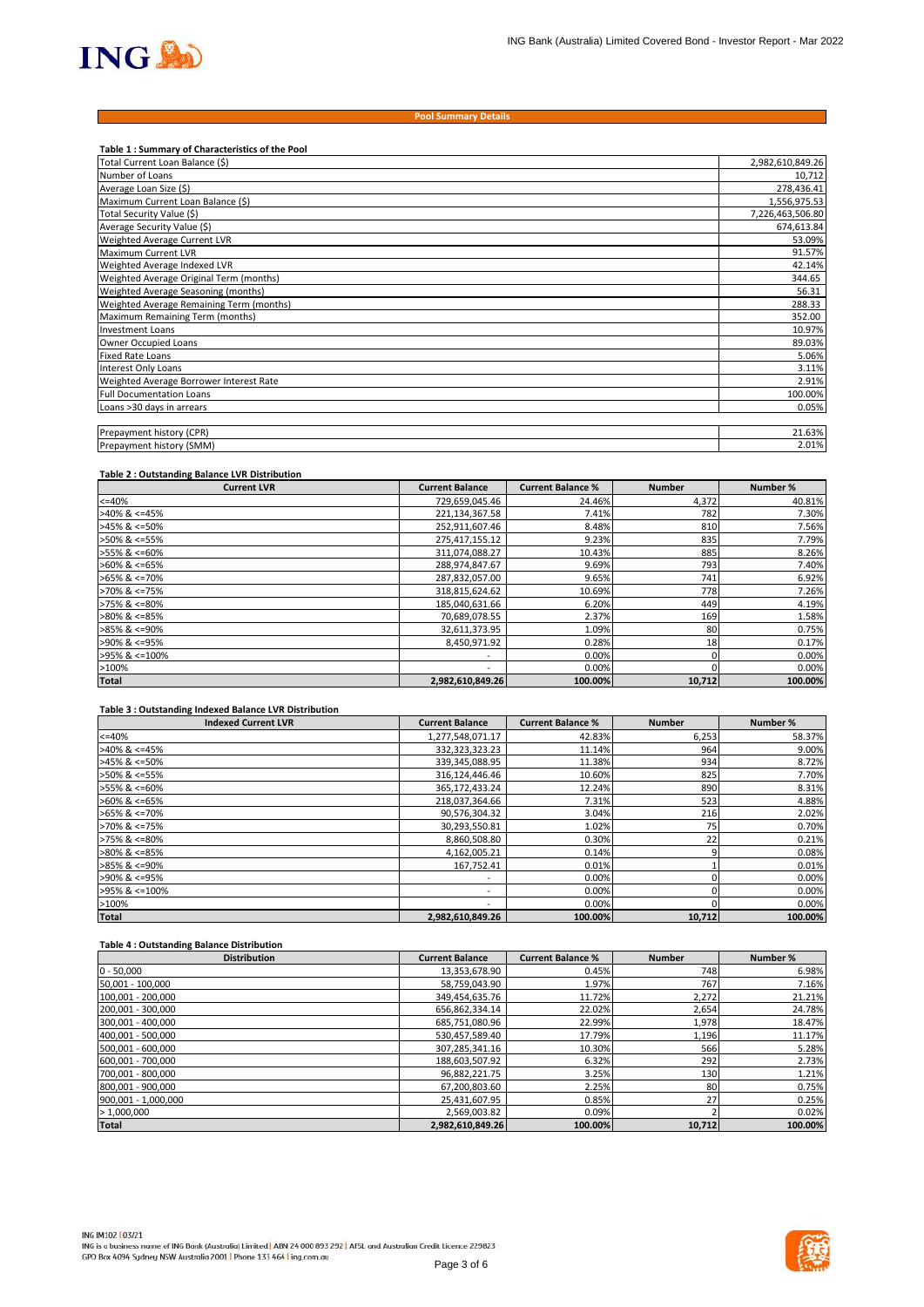

#### **Table 5 : Mortgage Insurance**

| <b>Mortgage Insurer</b> | <b>Current Balance</b> | <b>Current Balance %</b> | <b>Number</b> | Number % |
|-------------------------|------------------------|--------------------------|---------------|----------|
| QBE                     | 12.609.605.22          | 0.42%                    | --            | 0.85%    |
| <b>GENWORTH</b>         | 215.126.393.26         | 7.21%                    | 835           | 7.79%    |
| Uninsured               | 2.754.874.850.78       | 92.36%                   | 9.786         | 91.36%   |
| <b>Total</b>            | 2.982.610.849.26       | 100.00%                  | 10.712        | 100.00%  |

# **Table 6 : Geographic Distribution**

| <b>State</b> | <b>Current Balance</b> | <b>Current Balance %</b> | <b>Number</b> | Number % |
|--------------|------------------------|--------------------------|---------------|----------|
| <b>NSW</b>   | 1,050,853,307.36       | 35.23%                   | 3,359         | 31.36%   |
| <b>ACT</b>   | 123,865,950.16         | 4.15%                    | 440           | 4.11%    |
| <b>VIC</b>   | 964,160,182.94         | 32.33%                   | 3,363         | 31.39%   |
| <b>QLD</b>   | 383,019,952.38         | 12.84%                   | 1,540         | 14.38%   |
| <b>WA</b>    | 228,005,557.79         | 7.64%                    | 947           | 8.84%    |
| <b>SA</b>    | 176,493,441.10         | 5.92%                    | 812           | 7.58%    |
| <b>NT</b>    | 13,659,162.25          | 0.46%                    | 54            | 0.50%    |
| <b>TAS</b>   | 42,553,295.28          | 1.43%                    | 197           | 1.84%    |
| <b>Total</b> | 2,982,610,849.26       | 100.00%                  | 10,712        | 100.00%  |

#### **Table 7 : Profile By Interest Rate Type**

| <b>Interest Type</b> | <b>Current Balance</b> | <b>Current Balance %</b> | <b>Number</b> | Number % |
|----------------------|------------------------|--------------------------|---------------|----------|
| Variable Rate        | 2.831.608.366.84       | 94.94%                   | 10.142        | 94.68%   |
| Fixed Rate           | 151.002.482.42         | 5.06%                    | 570           | 5.32%    |
| <b>Total</b>         | 2.982.610.849.26       | 100.00%                  | 10.712        | 100.00%  |

## **Table 8: Balance in Arrears**

| <b>Balance in Arrears</b>             | <b>Current Balance</b> | <b>Current Balance %</b> | <b>Number</b> | Number % |
|---------------------------------------|------------------------|--------------------------|---------------|----------|
| Balance Current (<= 30 days)          | 2.980.973.256.57       | 99.95%                   | 10.705        | 99.93%   |
| Balance in Arrears > 30 to <= 60 days | 1.180.821.04           | 0.04%                    |               | 0.06%    |
| Balance in Arrears > 60 to <= 90 days | 456.771.65             | 0.02%                    |               | 0.01%    |
| Balance in Arrears > 90 days          | -                      | 0.00%                    |               | 0.00%    |
| <b>Total</b>                          | 2,982,610,849.26       | 100.00%                  | 10,712        | 100.00%  |

#### **Table 9: Mortgage pool by mortgage loan interest rate**

| <b>Interest Rate</b>              | <b>Current Balance</b>   | <b>Current Balance (%)</b> | <b>Number</b> | Number % |
|-----------------------------------|--------------------------|----------------------------|---------------|----------|
| up to and including 3.00%         | 1,930,137,181.02         | 64.71%                     | 6,087         | 56.82%   |
| > 3.00% up to and including 3.25% | 555,095,665.19           | 18.61%                     | 2,145         | 20.02%   |
| > 3.25% up to and including 3.50% | 214,775,333.32           | 7.20%                      | 978           | 9.13%    |
| > 3.50% up to and including 3.75% | 105,789,300.92           | 3.55%                      | 451           | 4.21%    |
| > 3.75% up to and including 4.00% | 63,217,912.12            | 2.12%                      | 316           | 2.95%    |
| > 4.00% up to and including 4.25% | 78,095,262.92            | 2.62%                      | 557           | 5.20%    |
| > 4.25% up to and including 4.50% | 24,292,451.24            | 0.81%                      | 115           | 1.07%    |
| > 4.50% up to and including 4.75% | 3,635,051.10             | 0.12%                      | 19            | 0.18%    |
| > 4.75% up to and including 5.00% | 7,572,691.43             | 0.25%                      | 44            | 0.41%    |
| > 5.00% up to and including 5.25% |                          | 0.00%                      | 0             | 0.00%    |
| > 5.25% up to and including 5.50% | ۰.                       | 0.00%                      | 0             | 0.00%    |
| > 5.50% up to and including 5.75% | ۰                        | 0.00%                      | 0             | 0.00%    |
| > 5.75% up to and including 6.00% | ۰.                       | 0.00%                      | 0             | 0.00%    |
| > 6.00% up to and including 6.25% | $\overline{\phantom{a}}$ | 0.00%                      | 0             | 0.00%    |
| > 6.25% up to and including 6.50% | $\overline{\phantom{a}}$ | 0.00%                      |               | 0.00%    |
| > 6.50% up to and including 6.75% | $\overline{\phantom{a}}$ | 0.00%                      | 0             | 0.00%    |
| > 6.75% up to and including 7.00% | $\overline{\phantom{a}}$ | 0.00%                      | 0             | 0.00%    |
| > 7.00% up to and including 7.25% | $\overline{\phantom{a}}$ | 0.00%                      | 0             | 0.00%    |
| > 7.25% up to and including 7.50% | ۰                        | 0.00%                      | 0             | 0.00%    |
| > 7.50% up to and including 7.75% | ۰.                       | 0.00%                      | 0             | 0.00%    |
| > 7.75% up to and including 8.00% | ٠                        | 0.00%                      | 0             | 0.00%    |
| > 8.00% up to and including 8.25% | $\overline{\phantom{a}}$ | 0.00%                      | 0             | 0.00%    |
| > 8.25% up to and including 8.50% | ٠                        | 0.00%                      |               | 0.00%    |
| > 8.50%                           | ٠                        | 0.00%                      |               | 0.00%    |
| Total                             | 2,982,610,849.26         | 100.00%                    | 10,712        | 100.00%  |

# **Table 10: Mortgage pool by Payment Type**

| <b>Payment Type</b> | <b>Current Balance</b> | <b>Current Balance (%)</b> | <b>Number</b> | Number % |
|---------------------|------------------------|----------------------------|---------------|----------|
| P&I                 | 2.889.854.215.49       | 96.89%                     | 10.462        | 97.67%   |
| Interest Only       | 92.756.633.77          | 3.11%                      | 250           | 2.33%    |
| <b>Total</b>        | 2.982.610.849.26       | 100.00%                    | 10.712        | 100.00%  |

## **Table 11: Mortgage Pool by Documentation Type**

| <b>Documentation Type</b> | <b>Current Balance</b> | <b>Current Balance (%)</b> | <b>Number</b> | Number % |
|---------------------------|------------------------|----------------------------|---------------|----------|
| <b>Full Doc Loans</b>     | 2.982.610.849.26       | 100.00%                    | 10.712        | 100.00%  |
| Low Doc Loans             | -                      | 0.00%                      |               | 0.00%    |
| No Doc Loans              | -                      | 0.00%                      |               | 0.00%    |
| <b>Total</b>              | 2.982.610.849.26       | 100.00%                    | 10.712        | 100.00%  |

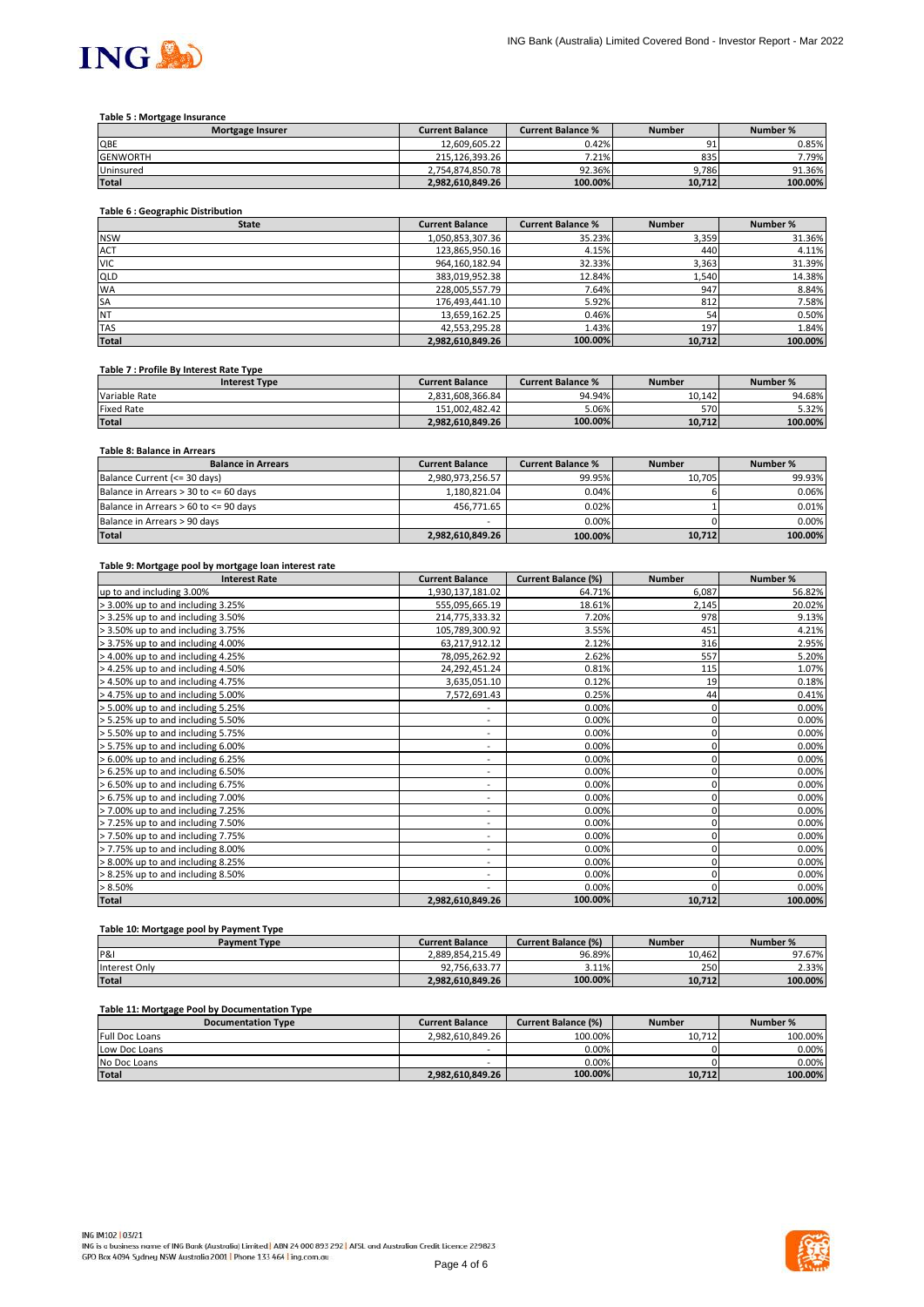

#### **Table 12: Mortgage Pool by Remaining Interest Only Period**

| <b>Remaining Interest Only Period</b>        | <b>Current Balance</b>   | <b>Current Balance (%)</b> | <b>Number</b> | Number % |
|----------------------------------------------|--------------------------|----------------------------|---------------|----------|
| <b>Amortising Loans</b>                      | 2,889,854,215.49         | 96.89%                     | 10,462        | 97.67%   |
| IO loans: $> 0$ up to and including 1 years  | 70,153,581.60            | 2.35%                      | 184           | 1.72%    |
| IO loans : > 1 up to and including 2 years   | 9,063,500.92             | 0.30%                      | 25            | 0.23%    |
| IO loans $:$ > 2 up to and including 3 years | 8,637,673.26             | 0.29%                      | 27            | 0.25%    |
| IO loans: > 3 up to and including 4 years    | 3,120,626.99             | 0.10%                      | 10            | 0.09%    |
| IO loans : > 4 up to and including 5 years   | 1.781.251.00             | 0.06%                      |               | 0.04%    |
| IO loans: $>$ 5 up to and including 6 years  | $\overline{\phantom{a}}$ | 0.00%                      |               | 0.00%    |
| IO loans $:$ > 6 up to and including 7 years | $\overline{\phantom{a}}$ | 0.00%                      |               | 0.00%    |
| IO loans $:$ > 7 up to and including 8 years | $\overline{\phantom{a}}$ | 0.00%                      |               | 0.00%    |
| IO loans : > 8 up to and including 9 years   | ۰                        | 0.00%                      |               | 0.00%    |
| IO loans : > 9 up to and including 10 years  | $\overline{\phantom{a}}$ | 0.00%                      |               | 0.00%    |
| IO loans : > 10 years                        | ۰                        | 0.00%                      |               | 0.00%    |
| <b>Total</b>                                 | 2,982,610,849.26         | 100.00%                    | 10,712        | 100.00%  |

## **Table 13: Mortgage Pool by Occupancy Status**

| <b>Occupancy Status</b> | <b>Current Balance</b> | <b>Current Balance (%)</b> | <b>Number</b> | Number % |
|-------------------------|------------------------|----------------------------|---------------|----------|
| Owner Occupied          | 2.655.339.577.98       | 89.03%                     | 9.473         | 88.43%   |
| Investment              | 327.271.271.28         | 10.97%                     | 1.239         | 11.57%   |
| <b>Total</b>            | 2.982.610.849.26       | 100.00%                    | 10.712        | 100.00%  |

## **Table 14: Mortgage Pool by Loan Purpose**

| <b>Loan Purpose</b>                  | <b>Current Balance</b> | <b>Current Balance (%)</b> | <b>Number</b> | Number % |
|--------------------------------------|------------------------|----------------------------|---------------|----------|
| Purchase Home (Owner Occupied)       | 1,328,178,418.05       | 44.53%                     | 4.576         | 42.72%   |
| Purchased Investment Property        | 164,978,447.21         | 5.53%                      | 631           | 5.89%    |
| Refinance Home Loan (Owner Occupied) | 1,327,161,159.93       | 44.50%                     | 4,897         | 45.72%   |
| Refinance Investment Property        | 162.292.824.07         | 5.44%                      | 608           | 5.68%    |
| Other                                |                        | 0.00%                      |               | 0.00%    |
| <b>Total</b>                         | 2,982,610,849.26       | 100.00%                    | 10,712        | 100.00%  |

#### **Table 15: Mortgage Pool by Loan Seasoning**

| <b>Loan Seasoning</b>                | <b>Current Balance</b> | <b>Current Balance (%)</b> | <b>Number</b> | Number % |
|--------------------------------------|------------------------|----------------------------|---------------|----------|
| up to and including 3 months         |                        | 0.00%                      |               | 0.00%    |
| > 3 up to and including 6 months     | ۰                      | 0.00%                      |               | 0.00%    |
| > 6 up to and including 9 months     | 13,348,519.50          | 0.45%                      | 40            | 0.37%    |
| > 9 up to and including 12 months    | 47,032,079.80          | 1.58%                      | 137           | 1.28%    |
| > 12 up to and including 15 months   | 28,844,430.18          | 0.97%                      | 89            | 0.83%    |
| > 15 up to and including 18 months   | 58,823,465.58          | 1.97%                      | 191           | 1.78%    |
| > 18 up to and including 21 months   | 142,901,228.16         | 4.79%                      | 415           | 3.87%    |
| > 21 up to and including 24 months   | 236,486,716.48         | 7.93%                      | 665           | 6.21%    |
| > 24 up to and including 27 months   | 132,951,565.59         | 4.46%                      | 363           | 3.39%    |
| > 27 up to and including 30 months   | 146,281,335.40         | 4.90%                      | 418           | 3.90%    |
| > 30 up to and including 33 months   | 88,299,434.53          | 2.96%                      | 283           | 2.64%    |
| > 33 up to and including 36 months   | 20,741,350.83          | 0.70%                      | 60            | 0.56%    |
| > 36 up to and including 48 months   | 466,071,360.97         | 15.63%                     | 1,520         | 14.19%   |
| > 48 up to and including 60 months   | 487,578,393.26         | 16.35%                     | 1,597         | 14.91%   |
| > 60 up to and including 72 months   | 575,737,384.10         | 19.30%                     | 2,222         | 20.74%   |
| > 72 up to and including 84 months   | 176,328,594.64         | 5.91%                      | 736           | 6.87%    |
| > 84 up to and including 96 months   | 87,574,006.72          | 2.94%                      | 374           | 3.49%    |
| > 96 up to and including 108 months  | 55,181,658.50          | 1.85%                      | 239           | 2.23%    |
| > 108 up to and including 120 months | 27,474,406.40          | 0.92%                      | 115           | 1.07%    |
| > 120 months                         | 190,954,918.62         | 6.40%                      | 1,248         | 11.65%   |
| <b>Total</b>                         | 2,982,610,849.26       | 100.00%                    | 10,712        | 100.00%  |

#### **Table 16: Mortgage Pool by remaining tenor**

| <b>Remaining tenor</b>          | <b>Current Balance</b> | <b>Current Balance (%)</b> | <b>Number</b> | Number % |
|---------------------------------|------------------------|----------------------------|---------------|----------|
| up to and including 1 yrs       | 20,277.74              | 0.00%                      |               | 0.01%    |
| > 1 up to and including 2 yrs   | 38,447.37              | 0.00%                      |               | 0.03%    |
| > 2 up to and including 3 yrs   | 309,810.21             | 0.01%                      |               | 0.05%    |
| > 3 up to and including 4 yrs   | 236,427.16             | 0.01%                      |               | 0.05%    |
| > 4 up to and including 5 yrs   | 1,743,926.59           | 0.06%                      | 16            | 0.15%    |
| > 5 up to and including 6 yrs   | 3,838,955.42           | 0.13%                      | 29            | 0.27%    |
| > 6 up to and including 7 yrs   | 2,480,912.24           | 0.08%                      | 25            | 0.23%    |
| > 7 up to and including 8 yrs   | 6,191,447.98           | 0.21%                      | 40            | 0.37%    |
| > 8 up to and including 9 yrs   | 5,366,098.60           | 0.18%                      | 48            | 0.45%    |
| > 9 up to and including 10 yrs  | 10,294,462.89          | 0.35%                      | 79            | 0.74%    |
| > 10 up to and including 15 yrs | 145,635,136.73         | 4.88%                      | 963           | 8.99%    |
| > 15 up to and including 20 yrs | 307,386,186.62         | 10.31%                     | 1,495         | 13.96%   |
| > 20 up to and including 25 yrs | 1,211,021,596.00       | 40.60%                     | 4,407         | 41.14%   |
| > 25 up to and including 30 yrs | 1,288,047,163.71       | 43.19%                     | 3,596         | 33.57%   |
| $> 30$ yrs                      |                        | 0.00%                      |               | 0.00%    |
| <b>Total</b>                    | 2,982,610,849.26       | 100.00%                    | 10,712        | 100.00%  |